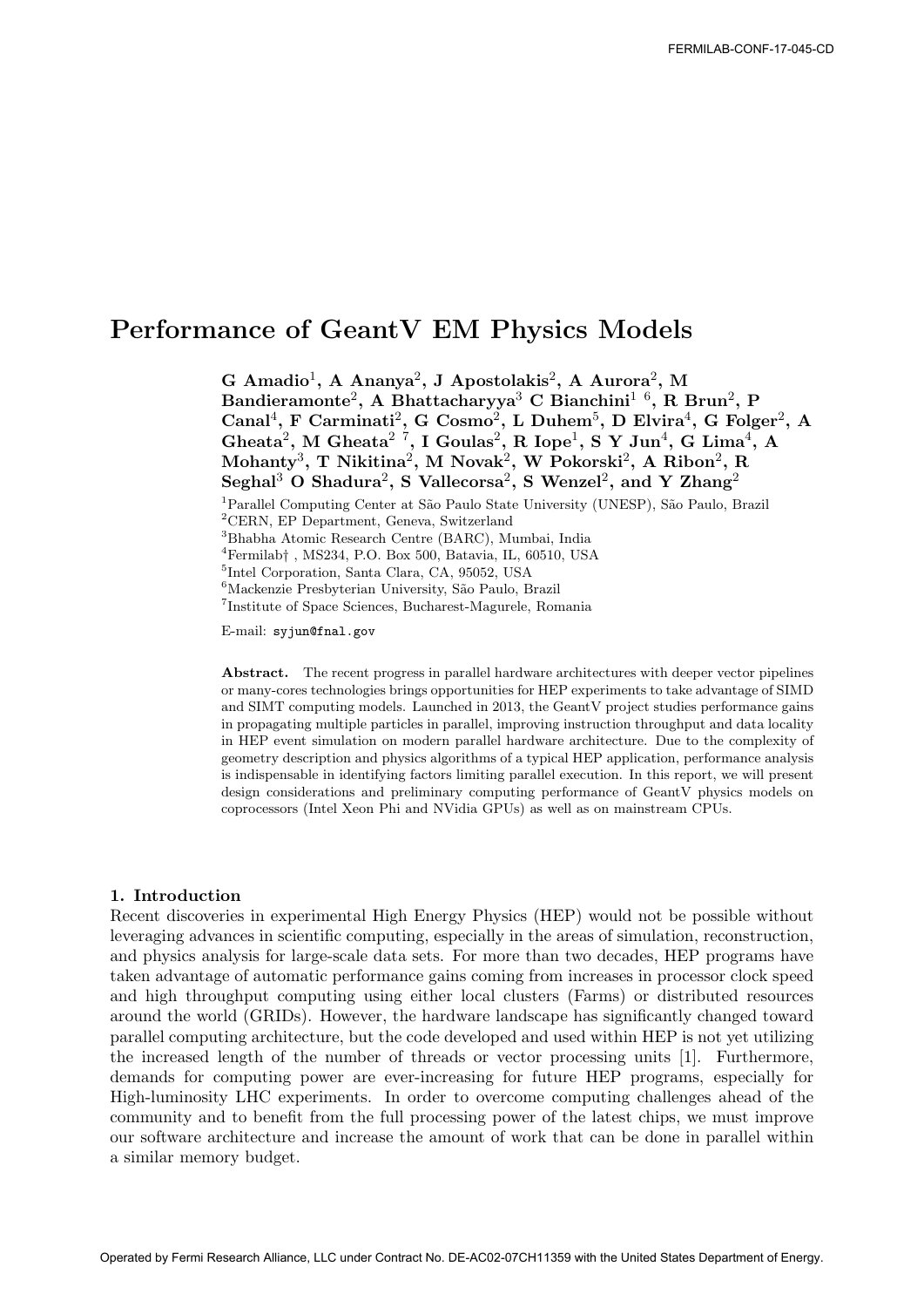Within the HEP software ecosystem, event simulation is one of the most time consuming parts of the work flow. However, the basis of HEP detector simulation is mostly independent from the details of individual experiments and thus is easy to share among experiments. Consequently, any run-time performance improvement in physics event simulation can have a significant impact on the amount and quality of HEP simulation overall.

Geant4 [2, 3, 4] is the most widely used simulation toolkit in contemporary HEP experiments, but does not efficiently utilize the vector capability of modern CPUs as it has been designed for sequential executions. To explore emerging computer technologies in order to significantly increase run-time performance of detector simulation, the GeantV project [5, 6] was launched in 2013. The project studies performance gains from propagating multiple tracks from multiple events in parallel, improving code and data locality in the process. Using code specialized to take advantage of the hardware specifics, it aims to leverage both the vector pipelines in modern processors and the availability of coprocessors, including the Xeon Phi and general purpose GPUs. GeantV, as the next generation simulation toolkit, will provide SIMD (Single Instruction Multiple Data) and SIMT (Single Instruction Multiple Threads) capable components of concurrent framework, geometry and navigation, physics and other services for HEP particle transport working on modern hardware. In this paper we focus on the techniques explored to enhance the existing electromagnetic (EM) physics models utilizing parallel hardware architectures.

#### 2. Vectorization of Physics Models

The typical HEP event consists of a set of particles produced by a primary collision and subsequent secondary interactions or decays. Conventional HEP detector simulation processes all tracks of an event sequentially even though multiple events can be processed simultaneously (event-level parallelism) using multiple processors or threads. In contrast, GeantV explores particle-level parallelism by grouping similar tracks and processing them in a vectorized manner to maximize locality of both data and instructions. To take full advantage of SIMD or SIMT architectures, identical operations should be executed on multiple data which requires substantial re-engineering HEP software and computing models.

Due to the complexity of the geometry and magnetic field description used for generalpurpose collider detectors or many other types of experiments, navigation in geometry usually consumes a significant fraction of simulation time. VecGeom [7, 8], as the backbone of the GeantV geometry implementation, has been developed to support multi-particles transport in a vectorized manner on modern hardware platforms using the concept of backend interfaces and has already demonstrated significant performance gains on both CPU and coprocessors. The current status of VecGeom and its performance can be found in detail elsewhere [9]. However, it is important to note that vectorization of physics is also indispensable to avoid scalar bottlenecks in GeantV. The pie chart in Figure 1 shows CPU allocation for simulating  $H \to ZZ$  (Z decays to all channels) events generated by PYTHIA [10] in  $p\bar{p}$  collisions at the center of mass energy,  $\sqrt{s} = 13$  TeV using the CMS detector [11] (geometry and the magnetic field map excerpted from CMS software) and Geant4. Assuming that physics (physics processes, pseudo-random number generation and math library) accounts for about 40% of the total CPU time for a typical HEP detector simulation, the maximum performance gain would be less than 2.5 even if the rest of GeantV components were fully vectorized.

It is very challenging to vectorize physics processes and models as they undergo many conditional branches and heavily depend upon data. Consequently, vectorization of physics models requires not only proper algorithm decompositions but also data reorganization in order to maximize instruction throughput and to minimize memory access. To build coherent strategies to make efficient use of parallel architectures for specific physics tasks, it is also critical to understand computing performance of each component quantitatively.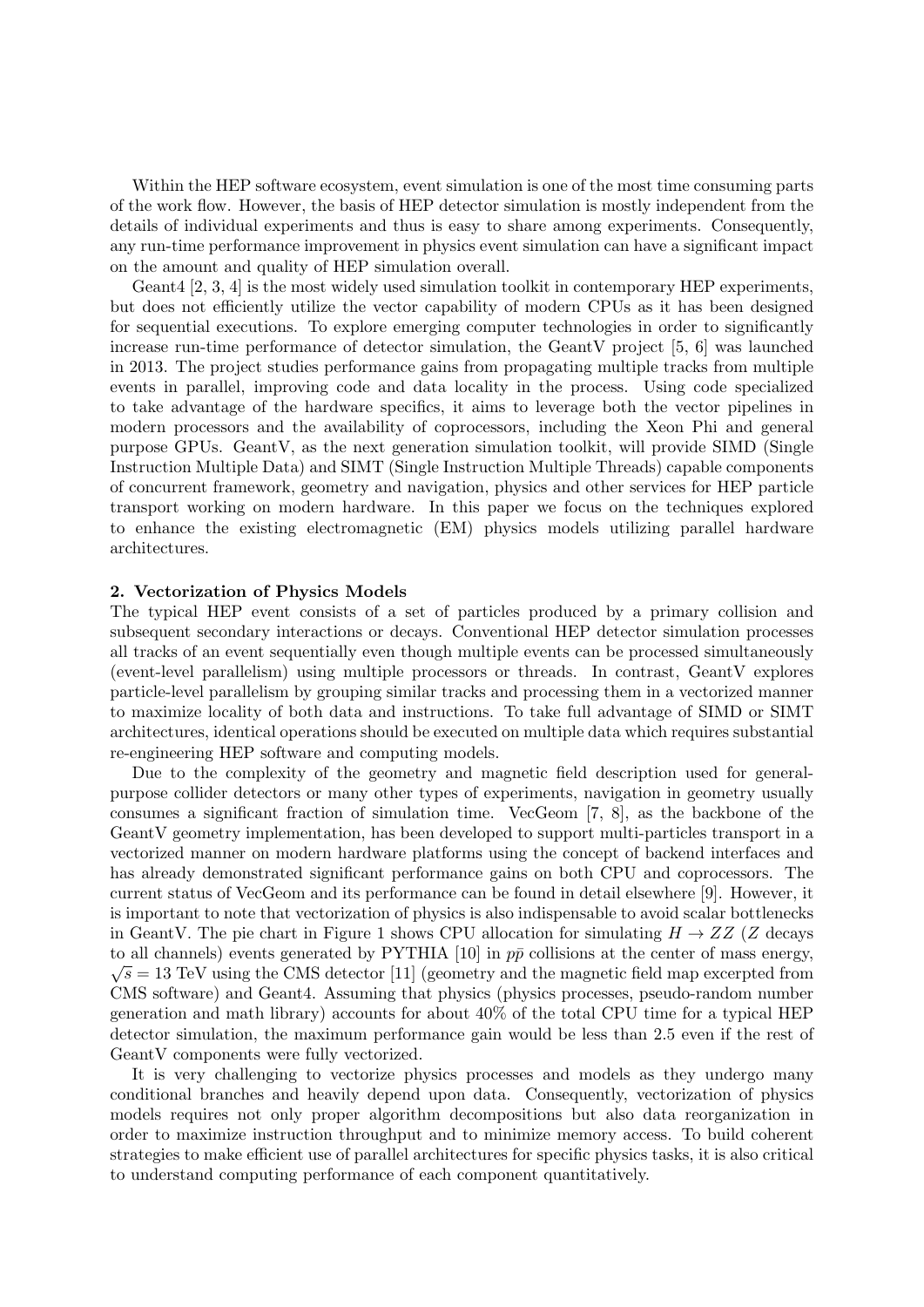

**Figure 1.** A standalone CMS detector simulation with  $H \to ZZ$  events from  $p\bar{p}$  collisions at LHC simulated with Geant4: (left) CPU allocation for linked objects, (right) the fraction of the average number of steps per event by the particle type.

One of approaches of GeantV physics implementation is to develop a vectorized physics module by refactoring existing Geant4 physics codes and leveraging vectors and threads, adopting the same technique used in VecGeom. In Geant4, EM and hadron physics are two major pillars of the description of particle interactions in the passage through detectors. Although the general process of how to track EM particles and hadrons is similar, details of the implementation are significantly different as they undergo different nature of interactions. Since most of the secondary particles produced by primary particle interactions with matter are electrons or photons in typical HEP events and their contribution to the fraction of the average number of steps per event is significant, as shown in the right plot in Figure 1, a set of physics models simulating EM interactions is a good candidate to be vectorized for GeantV. Furthermore, EM physics is a self-contained  $e^{\pm}$ ,  $\gamma$  cascade processes which facilitates re-grouping similar tasks and accumulating a large basket of the same particle type, which may be run on coprocessors efficiently. An example set of EM physics processes and models for high energy electrons and photons is summarized in Table 1.

| Primary | Process               | Model               | Secondaries    | Survivor |
|---------|-----------------------|---------------------|----------------|----------|
| $\sim$  | Compton Scattering    | Klein-Nishina       | $e^-$          |          |
|         | Pair-Production       | Bethe-Heitler       | $e^-e^+$       |          |
|         | Photo-Electric Effect | Sauter-Gavrila      | $e^-$          |          |
| $e^-$   | Ionization            | Moller-Bhabha       | $e^-$          | $e^{-}$  |
|         | Bremsstrahlung        | Seltzer-Berger      | $\gamma$       | $e^-$    |
|         | Multiple Scattering   | Goudsmit-Saunderson |                | $e^-$    |
|         | Annihilation          | Heitler             | $\gamma\gamma$ |          |

Table 1. A list of electromagnetic physics processes and models of electron and photon.

In this section, we briefly describe EM physics models and sampling techniques suitable for SIMD and SIMT architectures.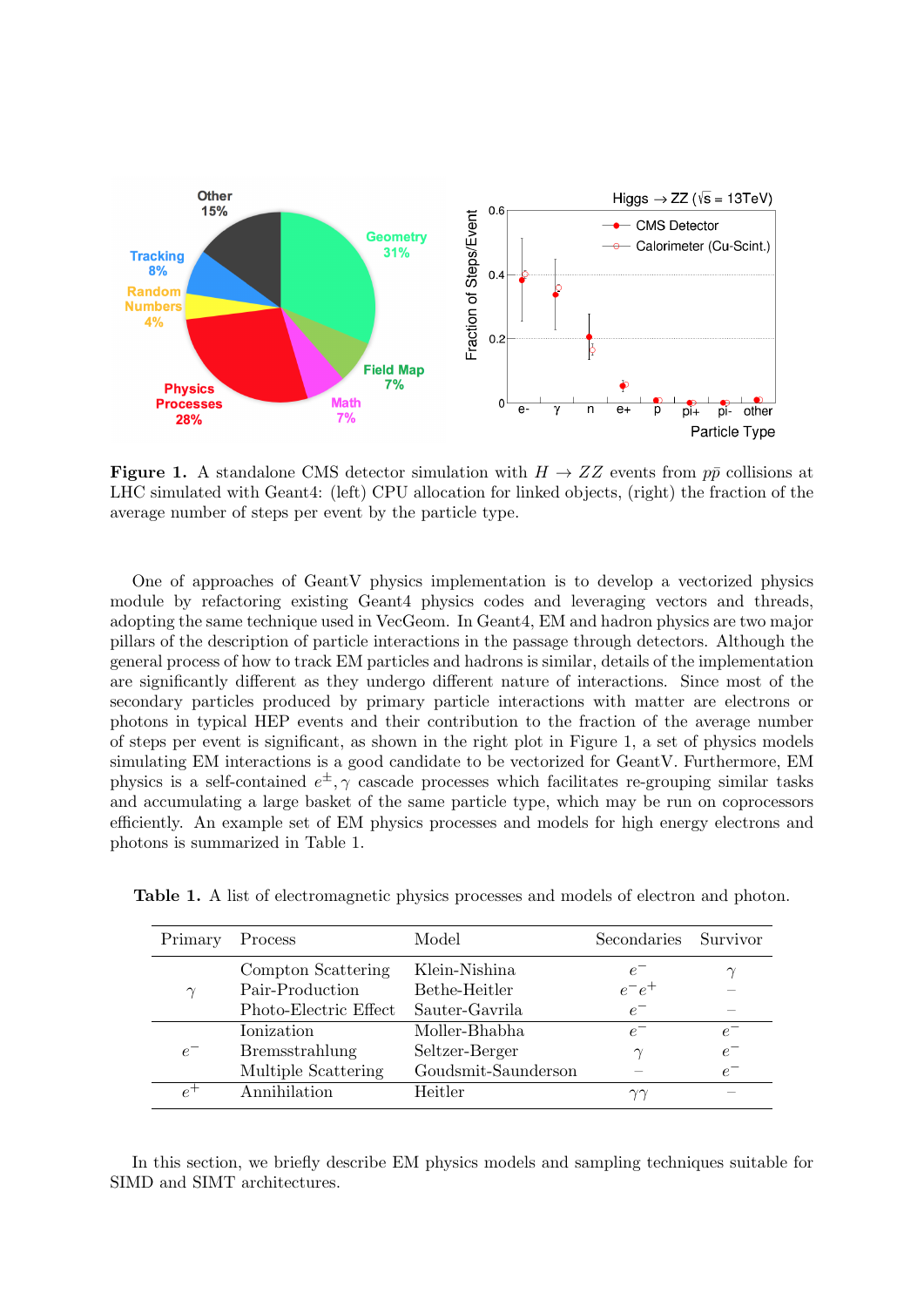## 2.1. EM Physics Models

An essential component of particle interactions with matter is the final state analysis described by a physics model associated with the selected physics process for a given step; the physics process and the distance before interaction are determined by the mean free path analysis beforehand. In most EM physics models, the atomic differential cross section of the underlying physics process plays a central role in updating kinematic states of the primary particle or producing secondary particles if necessary. For example, if the selected physics is the Compton process for a given step, the final state of the scattered photon (angle and energy) is sampled based on the two dimensional probability distribution function (PDF) of the Klein-Nishina differential cross section [12] for the given energy of the incoming photon. Then, a secondary particle, the recoil electron, is produced due to the inelastic scattering of the photon on atom. In Geant4, combined composition and rejection methods [13, 14, 15] are often used to sample variables following PDFs used in EM physics models as inverse functions of their cumulative distributions are not analytically calculable in general. However, composition and rejection methods are not suitable for vectorization due to a loop drawing a random number and testing it until one of the number is selected. Alternative sampling methods which can be effectively vectorized will be considered and some examples are described below.

## 2.2. Sampling Methods

The alias sampling method [16, 17] is similar to the acceptance-rejection method, but it uses an alias outcome for the rejected case which is thrown away in the traditional acceptance-rejection method. It recasts the original PDF with  $N$  equally probable events, each with likelihood  $c = 1/N$ , but keeps information of the original distribution in the alias table. The alias table consists of the alias and the non-alias probability. Unlike composition and rejection methods, the alias method can be effectively vectorized as each sampling procedure follows the same instructions without a branch or a conditional exit. It is also as accurate as the traditional table look-up method, which is neither vectorizable nor efficient due to its use of a binary search. One drawback of the method is that it may introduce a potential bias in the resulting output distribution if the PDF is significantly non-linear within a bin. Nonetheless, we adopt the alias method for random samplings used in EM physics models whenever appropriate, especially for secondary particle productions.

Another popular Monte Carlo technique that can effectively vectorize sampling processes in conjunction with composition and rejection methods is an iterative shuffling algorithm. It applies the split operation [18] for accepted trials and repeating sampling only for rejected cases until all elements are accepted and packed into the output collection. The method is guaranteed to reproduce the original distribution without any bias. However, there is an irreducible overhead in each shuffling loop for reorganizing data which may out-weight the gains from vectorization. The shuffling method is preferable when the sampling efficiency based on the rejection is poor and there are a large set of vector elements.

The last option is the combination of vector operations and scalar loops, which can be applied to any sampling algorithm. As the performance of this approach intrinsically suffers from the Amdahl's law, it may be only considered when the large portion of sampling procedure can be directly vectorizable while other methods are inefficient for a given algorithm.

## 3. Implementation

GeantV has been designed from the start to enable the use of multiple modern hardware platforms. It is important for the long-term relevance of the project to preserve the option open to use existing platforms, as well as future hardware or software developments. In this section, we briefly describe the structure of code implementation for vector physics models.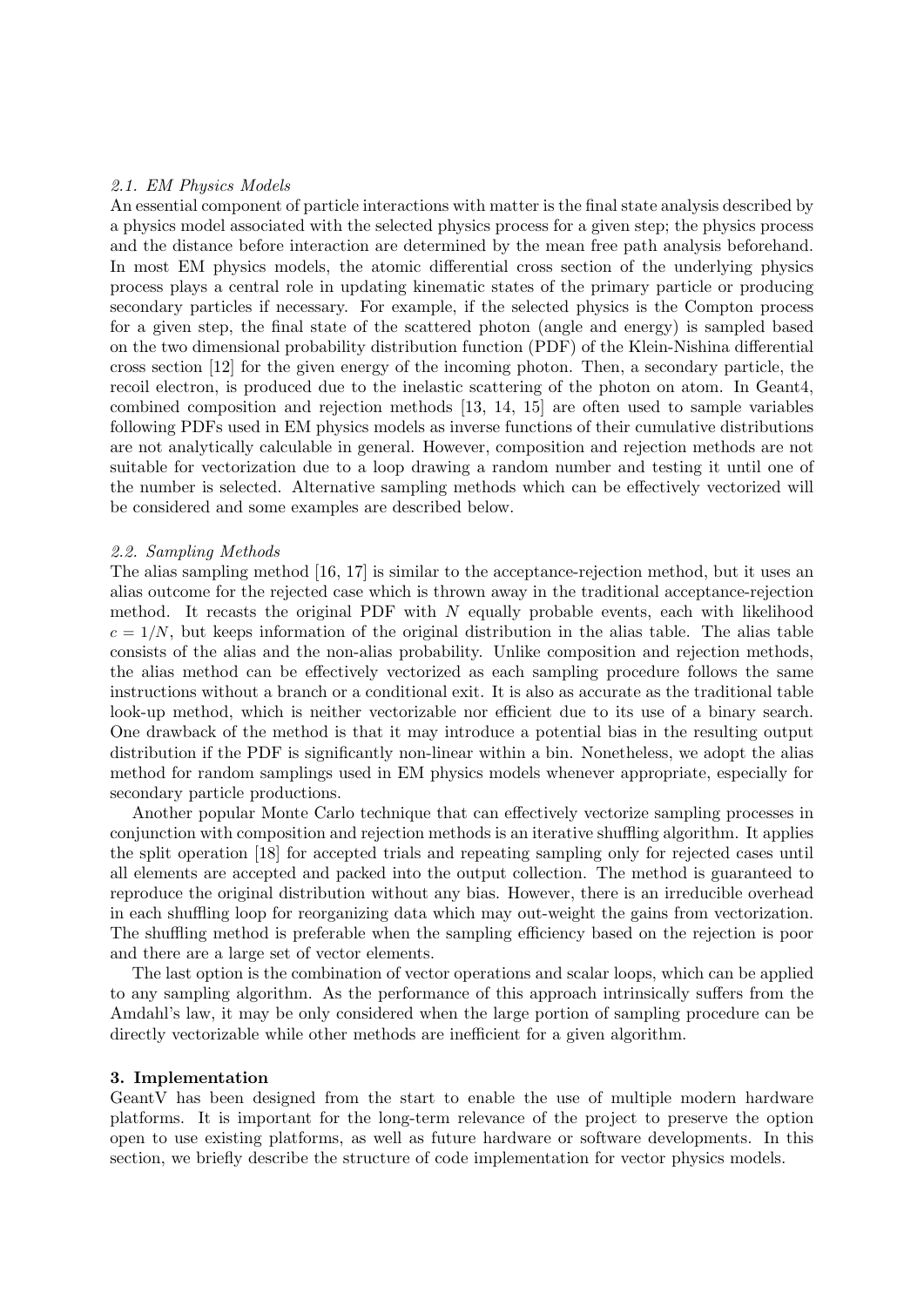# 3.1. Architecture Backends

GeantV uses backends, which are software layers between the generic, platform-independent simulation code and the hardware-specific details (e.g. SIMD vector registers or GPU threads) and their software-related constructs like SIMD intrinsics, or CUDA C++ extensions. The main purpose of the backends is to isolate all the complexity of low-level, high performance details behind simplified abstractions which are then available for use by carefully designed, generic kernels. Examples of currently available backends are the scalar, vector, and cuda backends. The vector backend uses the Vc library [19] or UME::SIMD [20] to promote explicit SIMD vectorization by the client code in the kernels. Alternatively, both the cuda and scalar backends use standard types, since the GPU registers are scalar. Detailed descriptions of a backend can be found elsewhere [21, 22].

## 3.2. Generic kernels

Kernels are high-performance versions of performance-critical algorithms, developed using generic programming and based on the data structures defined by the backends. Each physicsrelevant algorithm is coded into a separate kernel so we speak of algorithms and kernels interchangeably. In order to take full advantage of the performance capabilities of the underlying hardware, some important choices were made:

- Inlined functions are used extensively, to avoid the overhead due to function calls.
- Virtual function calls inside the kernels are avoided and replaced by static polymorphism. Kernels themselves are coded in terms of C++ templates, with a specific backend type as the template parameter. Platform-specific, high-performance kernels are built at compilation time, based on the generic kernels and the backends, selected by a user request or local hardware configuration.
- Branching of execution flow is strictly minimized. Kernels can only use conditional constructs sparingly, preferentially using constant-expression conditions known at compilation time.

Input data for the algorithms come as kernel arguments, triggering the compile-time instantiation of the binary objects appropriate for the hardware used.

## 3.3. Data Organization

The basic flow of data in vector physics models is that a group of particles (a basket of tracks received from the GeantV scheduler or high level interfaces of physics processes) with similar properties is processed by the parallel map pattern [18] that applies a function to every element of collected data in parallel or in a vectorized way. Each track contains a set of elements (data members) describing the state of the particle during the course of tracking. Position, momentum or energy of the track are frequently queried and updated throughout the physics process and should be laid out contiguously in memory for efficient vector or parallel operations. Therefore, the organization of track data is one of important considerations to achieve efficient memory accesses for both SIMD and SIMT - SIMT (GPU architect) is distinct from SIMD which requires the multiple data elements for a single instruction to be strictly aligned in a vector register.

In general, the Structure of Arrays (SoA) is more efficient than the Array of Structures (AoS) both for SIMD and SIMT [23]. Currently, interfaces to physics processes specialized only for the vector backend take track data in the SoA format. With SoA tracks, each vector kernel processes a set of vector instructions on coalesced chunks of SoA track elements for the number of iterations equivalent to the number of tracks within the basket divided by the corresponding vector size of SIMD instruction sets (2 for SSE, 4 for AVX, 8 for IMCI(MIC) and AVX512 for the double precision).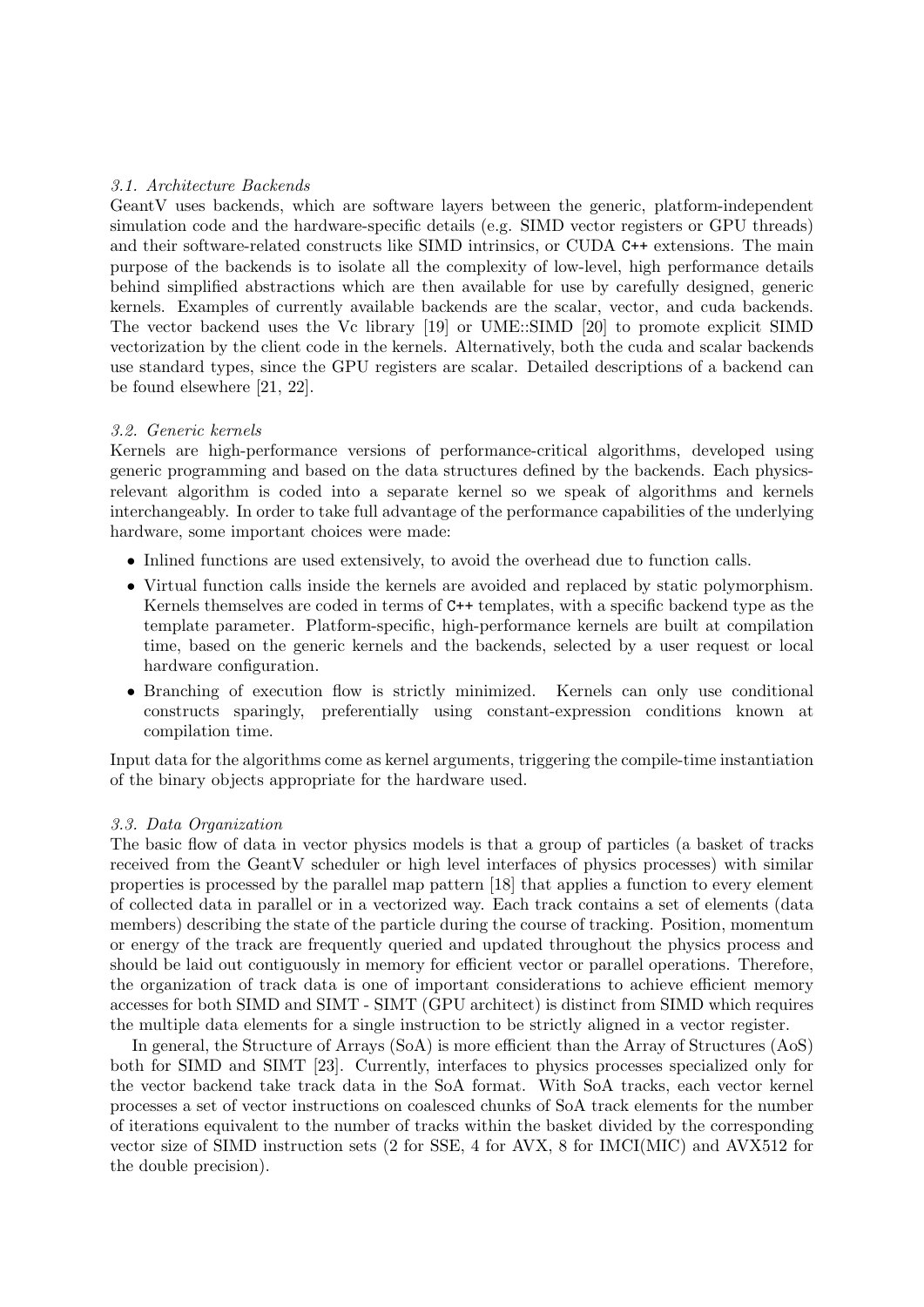Another consideration for effective vectorization is related to the table look-up used in the vectorized sampling procedure with alias tables. Sampling using the alias technique involves scattered memory accesses to get the final state variable in parallel. For example, sampling outgoing photon energies in the Compton process using the alias table randomly selects target bins with values that usually are not contiguous in memory. For the vector backend, gather operations are used to rearrange queried data (scattered in memory) into a contiguous memory segment so that subsequent instructions can be executed through vector pipelines. The scatter operation is also required to store the vector of results back into the original track data. Since a gather operation itself is an additional sequential operation, it introduces an overhead in the performance of the sampling kernel.

## 4. Performance

As vectorized EM physics models adopt generic implementations for different architectures, it is critical to understand the computing performance of physics kernels and to validate results. Since physics kernels are designed to be architecture-independent, they can be executed in the exactly same way for different backends, allowing direct comparison of simulation results. To test the implementation of sampling algorithms, we extended the verification to execute the same operations using the original Geant4 library. Simulated quantities such as the final energy and angle of the primary track as well as kinematic distributions of secondary particles have been compared and verified with respect to results obtained by Geant4. Verification of EM physics models developed for parallel computing architectures in the GeantV project is described in detail elsewhere [24, 25].

To have correct and efficient parallel code, performance analysis is an essential part of the development cycle. As the primary measure of the computing performance, we define the relative speedup as the ratio between the time taken by a set of kernels with a specific backend (Scalar, Vector, Cuda and etc) and by the Geant4 code to execute the same task. For the purpose of performance measurements, input particles are generated according to an exponentially falling spectrum within a valid energy range for each model - for this paper, the energy range from 2 MeV to 20 MeV where all tested EM models are valid. Even though the relative speedup is not an absolute measure of the speedup, because the efficiency of sampling varies as a function of the energy, it can be used as a general guideline for performance comparisons, to identify potential problems, and to tune models optimized for a specific architecture.

Figure 2 shows preliminary performance results of the alias method tested on Intel<sup>®</sup> Xeon Phi 5110P (Knight Corner, KNC): (left) the relative speedup of the scalar backend for the alias method with respect to Geant4 composition and rejection methods as a function of number of tracks, (right) the relative speedup of the vector backend using Vc and the IMCI (MIC) instruction set (8 vector pipelines for double precision). The alias method for all models tested except Klein-Nishina (the Compton scattering) performs better than the composition and rejection method owing to the algorithmic change in sampling shown in the left plot. The alias method for the Compton scattering is example where memory transaction (alias table look-up) is computationally more expensive than arithmetic calculations (the composition and rejection algorithm for the Klein-Nishina distribution). Nevertheless, overall vector gains from SIMD with respect to the scalar code are about 3.3 to 6.5 on Xeon Phi (KNC) depending on the number of tracks and EM models shown in the right plot.

Figure 3 shows additional performance results for the new EM models tested on the latest Intel<sup>®</sup> Xeon Phi 7120 (Knight Landing, KNL) using the UME::SIMD vector backend and the AVX512 instruction set (left), and on NVidia GPU (Kepler K20M) (right) for simulating interactions and sampling secondary particles using the alias method - the host used for performance evaluation is Intel <sup>R</sup> Xeon E5-2620 for both KNL and GPU. Performance gains by the UME::SIMD vector backend on KNL is about 2 to 3 for 8-64 tracks - note that performance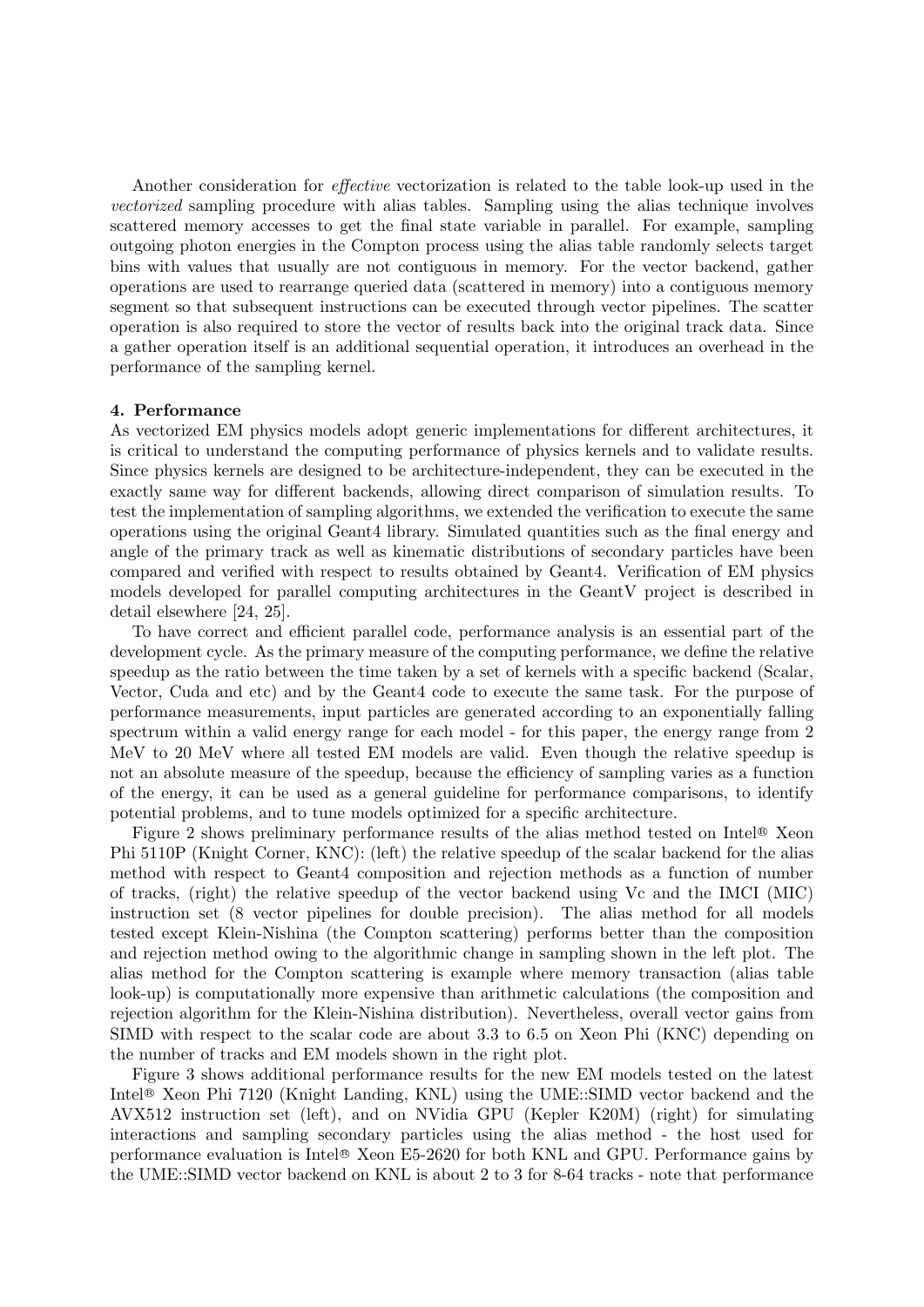

Figure 2. Performance results of simulating particles that undergo EM processes using the alias sampling method tested on Intel® Xeon Phi 5110P (Knight Corner): (left) the ratio between the CPU time taken by the alias method and by the Geant4 composition and rejection method (both scalar codes), (right) the relative speedup of the vector backend using Vc and the IMCI (MIC) instruction set with respect to the scalar.

of UME::SIMD is underestimated as a vectorized pRNG for UME::SIMD is not implemented yet. The plot on the right shows that performance potential on GPU is about 30 even without any optimization for the CUDA backend. However, it requires around  $10^4$  tracks per process for GPU tasks to be efficient as the number of physical cores of K20M is 2496.



Figure 3. Performance results of simulating particles that undergo EM processes using the alias sampling method: (left) the relative speedup of the vector backend tested on Intel<sup>®</sup> Xeon Phi 7120 (Knight Landing) using UME::SIMD and the AVX512 instruction set with respect to the scalar code, (right) the ratio between the time taken by the cuda code on NVidia GPU (Tesla K20M) and by the scalar code on Intel Xeon (E5-2620).